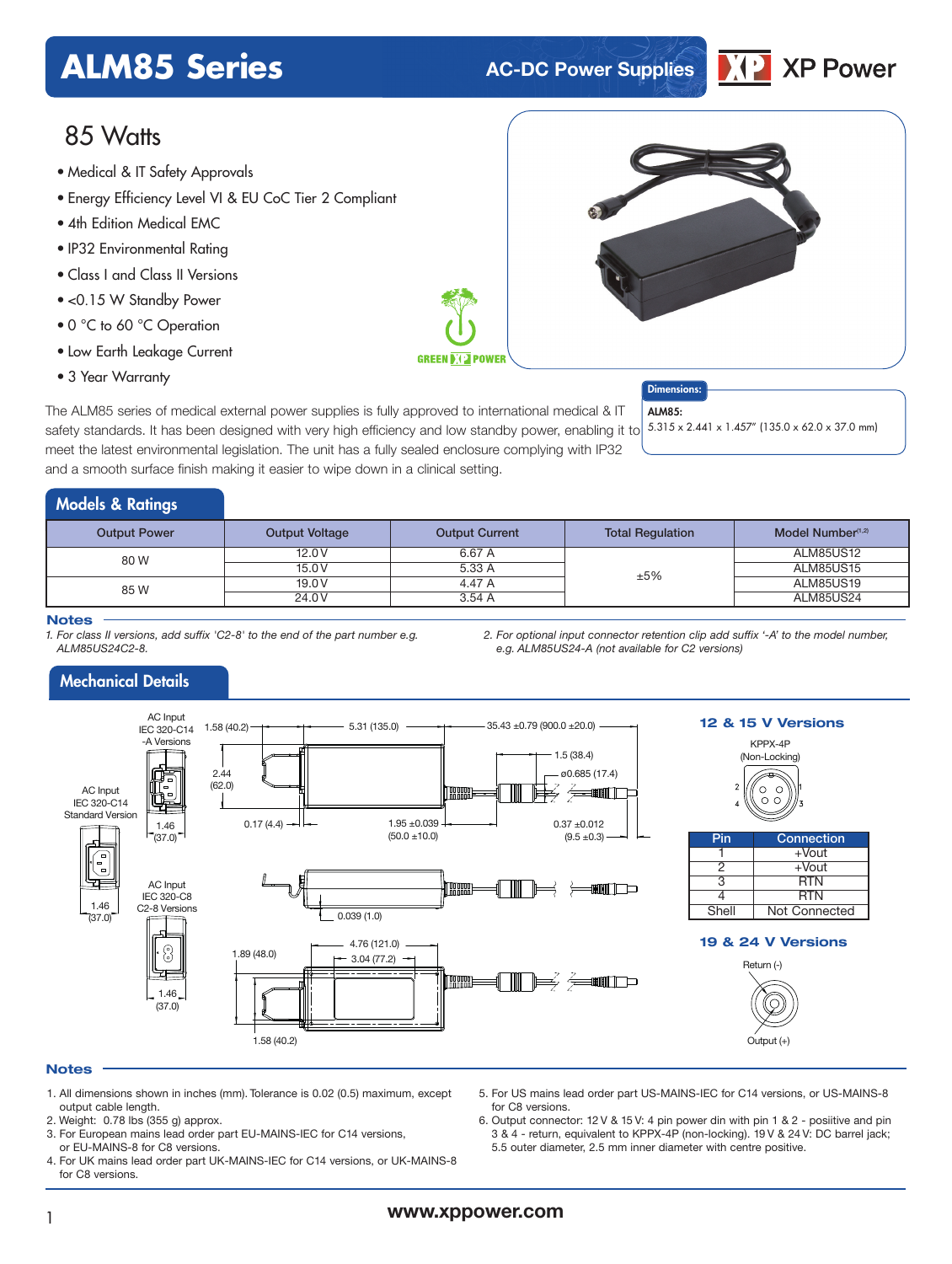## **ALM85 Series**

### **AC-DC Power Supplies**



| <b>Input</b>          |                                                     |                |                |                |                                                                                        |
|-----------------------|-----------------------------------------------------|----------------|----------------|----------------|----------------------------------------------------------------------------------------|
| Characteristic        | <b>Minimum</b>                                      | <b>Typical</b> | <b>Maximum</b> | <b>Units</b>   | <b>Notes &amp; Conditions</b>                                                          |
| Input Voltage         | 80                                                  |                | 264            | <b>VAC</b>     | Derate linearly from 100% load at 90 VAC to 80% load<br>at 80 VAC, 300 VAC/5 s maximum |
| Input Frequency       | 47                                                  |                | 63             | Hz             |                                                                                        |
| Input Current         |                                                     | 1.7/0.9        |                | A              | Measured at 115/230 VAC                                                                |
| Inrush Current        |                                                     |                | 60/120         | $\overline{A}$ | 115/230 VAC, cold start at 25 °C                                                       |
| Power Factor          |                                                     |                |                |                | EN61000-3-2 Class A                                                                    |
| Earth Leakage Current |                                                     |                | 250            | uA             | 264 VAC, 60 Hz                                                                         |
| No Load Input Power   |                                                     |                | 0.15           | W              |                                                                                        |
| Input Protection      | T3.15A/250 VAC internal fuse in both line & neutral |                |                |                |                                                                                        |

#### **Output**

| Characteristic                  | Min.                                      | Typ. | Max. | <b>Units</b>  | <b>Notes &amp; Conditions</b>                                                                       |  |
|---------------------------------|-------------------------------------------|------|------|---------------|-----------------------------------------------------------------------------------------------------|--|
| Output Voltage                  | 12                                        |      | 24   | <b>VDC</b>    | See Models and Ratings table                                                                        |  |
| <b>Initial Set Accuracy</b>     |                                           |      | ±2   | %             | At 50% load                                                                                         |  |
| Minimum Load                    |                                           |      |      |               | No minimum load required                                                                            |  |
| Start Up Delay                  |                                           |      | 2    | s             |                                                                                                     |  |
| Start Up Rise Time              |                                           |      | 150  | ms            |                                                                                                     |  |
| Hold Up Time                    | 10/20                                     |      |      | ms            | Full load and 115/230 VAC                                                                           |  |
| Line Regulation                 |                                           |      | ±0.5 | %             |                                                                                                     |  |
| <b>Total Requlation</b>         |                                           |      | ±5   | $\frac{0}{0}$ |                                                                                                     |  |
| <b>Transient Response</b>       |                                           |      | 4    | $\frac{0}{0}$ | Maximum deviation, recovering to less than 1% within<br>500 µs for 25% step load                    |  |
| Ripple and Noise                |                                           |      | 1.5  | % pk-pk       | Measured with 20 MHz Bandwidth and 10 µF electrolytic in<br>parallel with 0.1 µF ceramic capacitor. |  |
| Overshoot                       |                                           |      | 10   | $\frac{0}{0}$ | At turn on / turn off                                                                               |  |
| <b>Overload Protection</b>      | 115                                       |      | 175  | $\frac{0}{0}$ |                                                                                                     |  |
| Overvoltage Protection          |                                           |      | 150  | $\%$          | Recycle mains to reset                                                                              |  |
| <b>Short Circuit Protection</b> | Trip and restart (hiccup), auto resetting |      |      |               |                                                                                                     |  |
| <b>Thermal Protection</b>       | Measured internally, auto resetting       |      |      |               |                                                                                                     |  |
| <b>Temperature Coefficient</b>  |                                           | 0.02 |      | $\%$ /°C      |                                                                                                     |  |
| Patient Leakage Current         |                                           |      | 95   | μA            | 264 VAC, 60 Hz                                                                                      |  |

# **Environmental**

| Characteristic               | <b>Minimum</b>                                                      | <b>Typical</b> | Maximum | <b>Units</b> | <b>Notes &amp; Conditions</b>                       |
|------------------------------|---------------------------------------------------------------------|----------------|---------|--------------|-----------------------------------------------------|
| <b>Operating Temperature</b> |                                                                     |                | $+60$   | $\circ$      | Derate from 100% load at 40 °C to 60% load at 60 °C |
| Cooling                      | Natural convection                                                  |                |         |              |                                                     |
| <b>Operating Humidity</b>    |                                                                     |                | 95      | %RH          | Non-condensing                                      |
| Storage Temperature          | $-20$                                                               |                | $+80$   | $^{\circ}$ C |                                                     |
| <b>Operating Altitude</b>    |                                                                     |                | 5000    | m            |                                                     |
| Shock                        | IEC68-2-27, 30 g, 11 ms half sine, 3 times in each of 6 axes        |                |         |              |                                                     |
| Vibration                    | IEC68-2-6, 10-500 Hz, 2 g 10 mins/sweep, 60 mins for each of 3 axes |                |         |              |                                                     |

#### **Derating Curve**

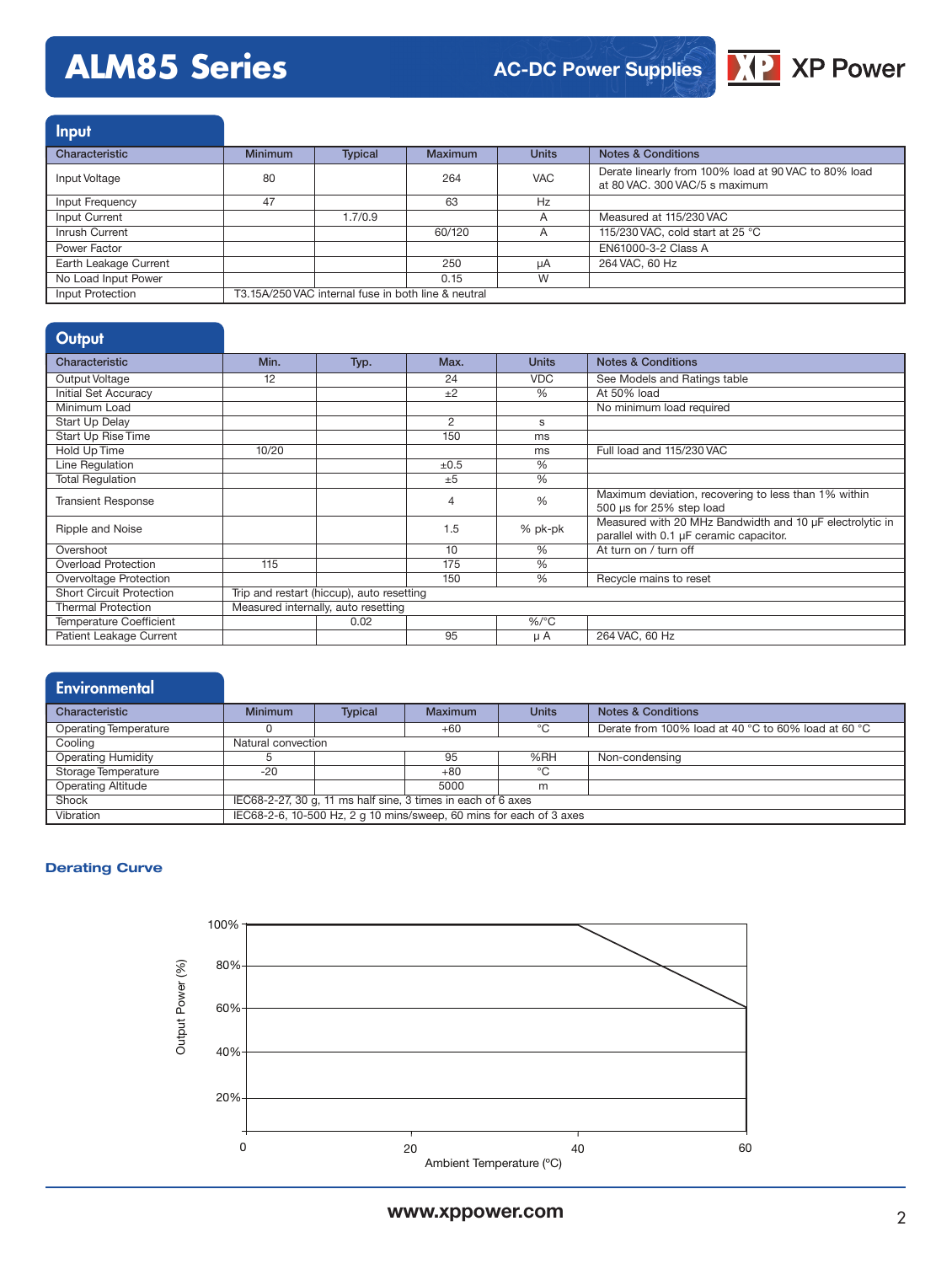## **ALM85 Series**

### **AC-DC Power Supplies**



| <b>General</b>             |                |                |                |              |                                  |
|----------------------------|----------------|----------------|----------------|--------------|----------------------------------|
| Characteristic             | <b>Minimum</b> | <b>Typical</b> | <b>Maximum</b> | <b>Units</b> | <b>Notes &amp; Conditions</b>    |
| Efficiency                 | 88             |                |                | %            | See curves.                      |
| Isolation: Input to Output |                |                | 4000           | <b>VAC</b>   | 2 x MOPP                         |
| Input to Ground            |                |                | 1500           | <b>VAC</b>   | 1 x MOPP (Class I versions only) |
| Output to Ground           |                |                | 500            | <b>VAC</b>   | Class I versions only            |
| <b>Switching Frequency</b> |                | 65 KHz         |                | kHz          | <b>PWM</b>                       |
| Power Density              |                | 4.55           |                | $W/in^3$     |                                  |
| Mean Time Between Failure  |                | >300           |                | kHrs         | MIL-HDBK-217F at 25 °C GB        |
| Weight                     |                | 0.78(355)      |                | Ib(g)        |                                  |

#### **Efficiency Curves**



**ALM85US24**



### EMC: Emissions

| Phenomenon              | Standard    | <b>Test Level</b> | <b>Notes &amp; Conditions</b> |
|-------------------------|-------------|-------------------|-------------------------------|
| Emissions               | EN55022     | Level B           | Conducted & Radiated          |
| <b>Harmonic Current</b> | EN61000-3-2 | Class A           |                               |
| Voltage Flicker         | EN61000-3-3 |                   |                               |